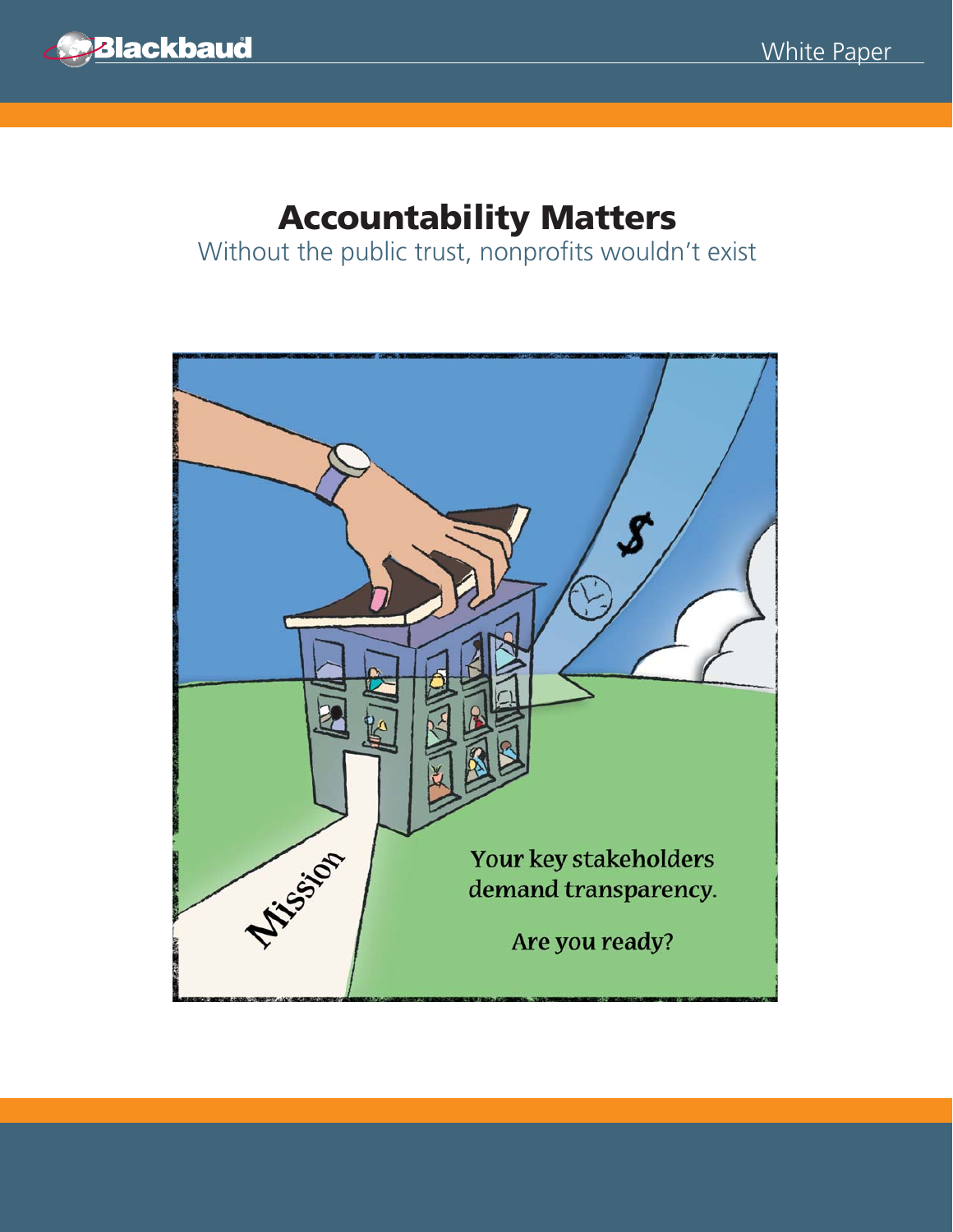

#### **Executive Summary**

Accountability may be a hot topic in the corporate world, but it is not the responsibility of companies alone. Just as investors want assurances that publicly traded companies are ethically and financially sound, donors are increasingly demanding to see measurable results from their donations. As a result, nonprofit organizations need to think about how they operate and put in place savvy strategies to earn and maintain the public trust. Without the trust of the public, there would be no charitable sector. The good news is that nonprofits are taking key steps to make their processes more effective and their activities more transparent. The bottom line: this accountability is both good stewardship and good for the bottom line.

# **Accountability Matters**

Without the public trust, nonprofits wouldn't exist *Liz Marenakos, Product Line Manager, The Financial Edge™ and The Information Edge™*

#### Contents

| The New Accountability1        |  |
|--------------------------------|--|
| "A Vibrant Nonprofit Sector" 1 |  |
| When Nonprofits Fall Short3    |  |
| Establishing Accountability3   |  |
|                                |  |

## The New Accountability

Accountability is all about being answerable to those who have invested their trust, faith, and money in you. Nonprofits must be accountable to multiple stakeholders, including private and institutional donors; local, state, and federal agencies; volunteers; program recipients; and the public at large. And everyone who works for a nonprofit, whether as a paid staff member or a volunteer board director, has a role to play in ensuring the organization is answerable to its constituents.

Chief financial officers, for example, must file accurate and timely tax forms, and provide legible financial reports to board members and major donors. Fundraisers need to report back to donors on how their dollars were spent. Board members, meanwhile, need to provide sound fiduciary and management oversight to ensure that the nonprofit's activities are efficient and transparent, and that its reputation remains above reproach.

There are three components to accountability  $-$  financial and regulatory compliance, stewardship, and donor trust. To establish accountability across an organization, every department must both comply with nonprofit financial standards and demonstrate to key stakeholders that it has put in place the systems and oversight needed to manage funds. And when problems arise, nonprofits need to acknowledge them, fix them, and move on. To do otherwise is to risk ending up in the headlines for all the wrong reasons.

#### "A Vibrant Nonprofit Sector"

Scandals at Enron®, WorldCom™, and Arthur Andersen destroyed the companies and rocked the corporate world, in the process costing thousands of investors millions of dollars in retirement savings and other income. They also did something else: galvanized public attention on how organizations are run and what safeguards might be needed to avoid similar financial fraud in the future. From this debate came a new federal law: The Sarbanes-Oxley Act. Enacted in 2002, the law — which applies to publicly traded companies — addresses accounting oversight, auditor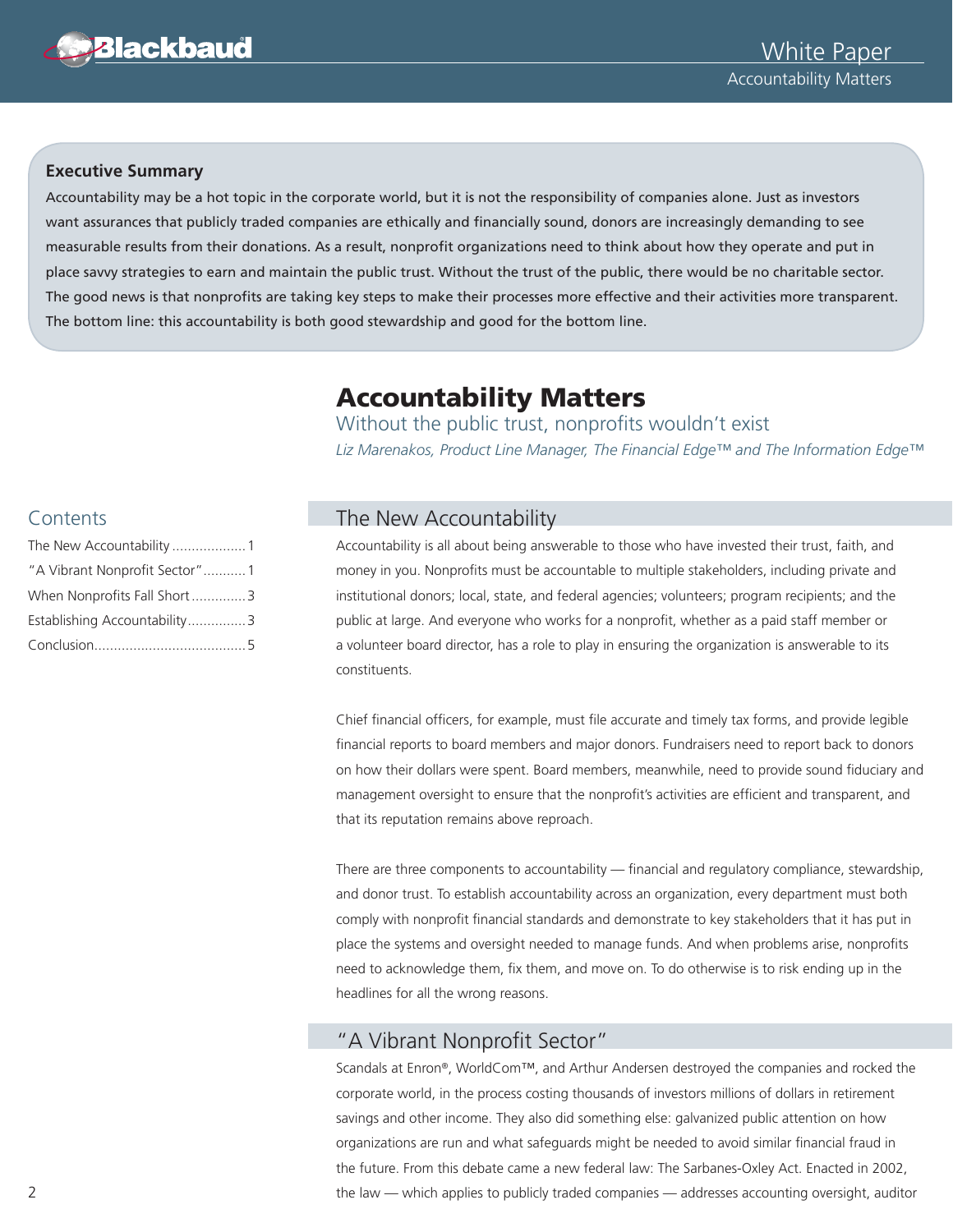independence, corporate responsibility, enhanced financial disclosures, and other elements of sound governance.

On a smaller scale, there have been some high-profile cases of fraud and financial mismanagement at charities in the United States. Scandals at these and other charities have taken their toll on donor trust and propelled nonprofits to focus more directly on their own accountability and the reputation of the sector as a whole.

On a smaller scale, there have been some high-profile cases of fraud and financial mismanagement at charities in the United States. For example, the chief financial officer of a major university foundation was arrested and charged with embezzling \$700,000, and a religious organization declared bankruptcy after defrauding 13,000 investors. Scandals at these and other charities have taken their toll on donor trust and propelled nonprofits to focus more directly on their own accountability and the reputation of the sector as a whole. As part of this examination, a key U.S. Senate committee is working with the charitable sector to craft an accountability law for nonprofits.

"A vibrant nonprofit sector is critical for a vital America,"<sup>1</sup> wrote the Panel on the Nonprofit Sector in its interim report to the Senate Finance Committee. The panel also stressed that the nonprofit sector's effectiveness "depends on its independence" and its success on "its integrity and credibility." The interim report sets out key recommendations:

- To improve the transparency of charitable organizations
- To enhance governance in charitable organizations
- To strengthen government oversight of charitable organizations

The panel also plans to address strategies to strengthen "the governance, ethics, and accountability of charitable organizations" in its final report.

The details of the recommendations in many ways parallel the provisions put in place under Sarbanes-Oxley. For example, the interim report recommends that financial returns be signed — under penalty of perjury — by a key top-ranking official at the charitable organization. The report also recommends that organizations with \$2 million or more in total annual revenues conduct an audit of their financial statements, and that there be a financial competency standard for nonprofit boards.

While the U.S. Senate is looking at legislative options to strengthen nonprofit accountability, states have not been sitting on the sidelines. Several states, including California, Iowa, and Maine, enacted measures in 2004 addressing everything from financial reporting to avoiding conflicts of interest. Most notably, California's Nonprofit Integrity Act imposes new financial requirements on nonprofits, including a requirement that audits be available to the public and that each nonprofit "establish and exercise control over its fundraising activities conducted for its benefit, including approval of all contracts and agreements." In addition, nonprofits must "assure that fundraising activities are conducted without coercion."

Other states, including Hawaii, Massachusetts, Michigan, Ohio, and Rhode Island, have proposals in the pipeline. Hawaii's attorney general wants the legal authority to remove directors and officers who breach their duties. Massachusetts' attorney general has proposed a broad set of measures, including triggering a mandatory audit for any nonprofit with total annual revenues

 $\overline{a}$ 

<sup>&</sup>lt;sup>1</sup> Interim Report. Panel on the Nonprofit Sector. Presented to the Senate Finance Committee, March 1, 2005.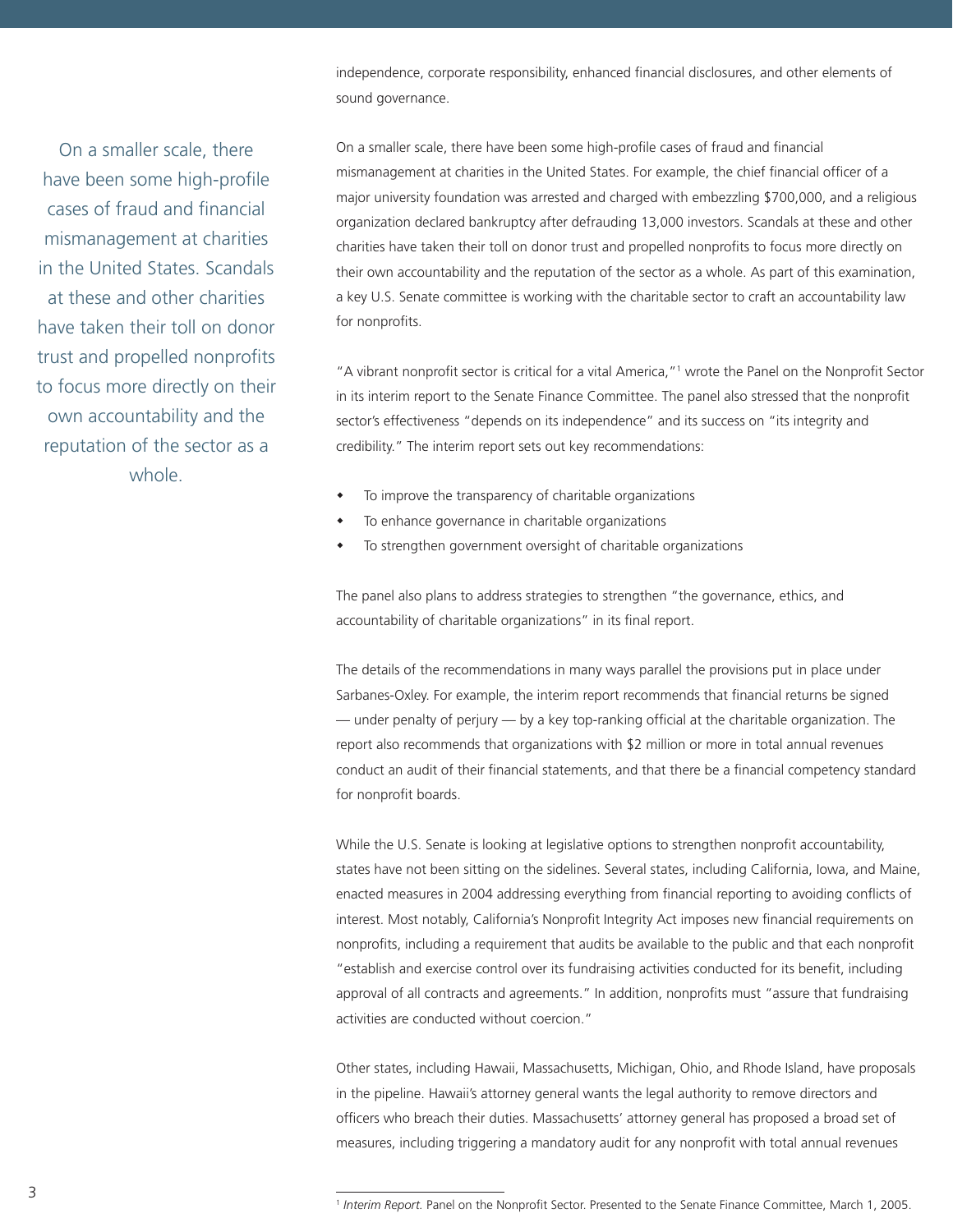over \$750,000. The proposal would also require managing officers of large public charities to certify both the accuracy of financial statements and that officers have established disclosure and internal controls over financial reporting.

#### When Nonprofits Fall Short

Legislative measures, both those enacted and those under consideration, are designed to set out benchmarks for nonprofit accountability. Without accountability standards in place, a nonprofit risks losing the trust of donors, volunteers, and other key stakeholders.

Take, for example, a theater that failed to report to the Internal Revenue Service (IRS) that it had established a for-profit subsidiary. During a random IRS audit, the agency discovered that the theater should have been paying income taxes on the revenue received from sales generated by its for-profit subsidiary. The theater was assessed a penalty by the IRS, and the story was splashed across the newspapers and the nightly newscasts. In addition to the negative press, there was also significant tension between the staff and the board of directors. As a result of the scandal, the theater lost the trust of several major donors.

Or take the case of a university foundation that continued to spend significant money during a time of decreased private donations and cuts in government funding. Because the foundation was using a for-profit accounting system that didn't allow staff members to track expenditures by fund, it was using a spreadsheet to fill in the gap. When the auditor reconciled the spreadsheet with the accounting system at the end of the year, he discovered that the foundation had been consistently spending restricted funds inappropriately. In addition to being a violation of state law, the action violated accounting standards and the university's own ethics policy. As a result, several key board members were forced to resign, and the public scandal dampened donor interest in supporting the foundation.

While the previous examples address lapses in *internal* accountability standards, how a nonprofit interacts with current and potential donors is equally important. Take the case of a donor who makes significant gifts to several organizations in her community. Among them is a local environmental coalition and an HIV/AIDS clinic. The environmental coalition uses a combination of email, personalized Web content, and face-to-face meetings to keep the donor updated on how her money is being spent. The HIV/AIDS clinic, on the other hand, merely sends out a standard thank-you letter and puts the donor on the mailing list for the organization's quarterly newsletter. As a result, when the donor meets with her financial advisor to discuss donations for the upcoming year, she decides to give the environmental coalition a much larger gift and to eliminate the clinic from her plans. This highlights why it is important for nonprofits not only to *do* the right things, but also to engage donors by reporting regularly to them about how their dollars are being spent.

## Establishing Accountability

The good news is that there are steps that nonprofits can take to make their financial processes more effective and their activities more transparent. These steps fall into what Thomas

Legislative measures, both those enacted and those under consideration, are designed to set out benchmarks for nonprofit accountability. Without accountability standards in place, a nonprofit risks losing the trust of donors, volunteers, and other key stakeholders.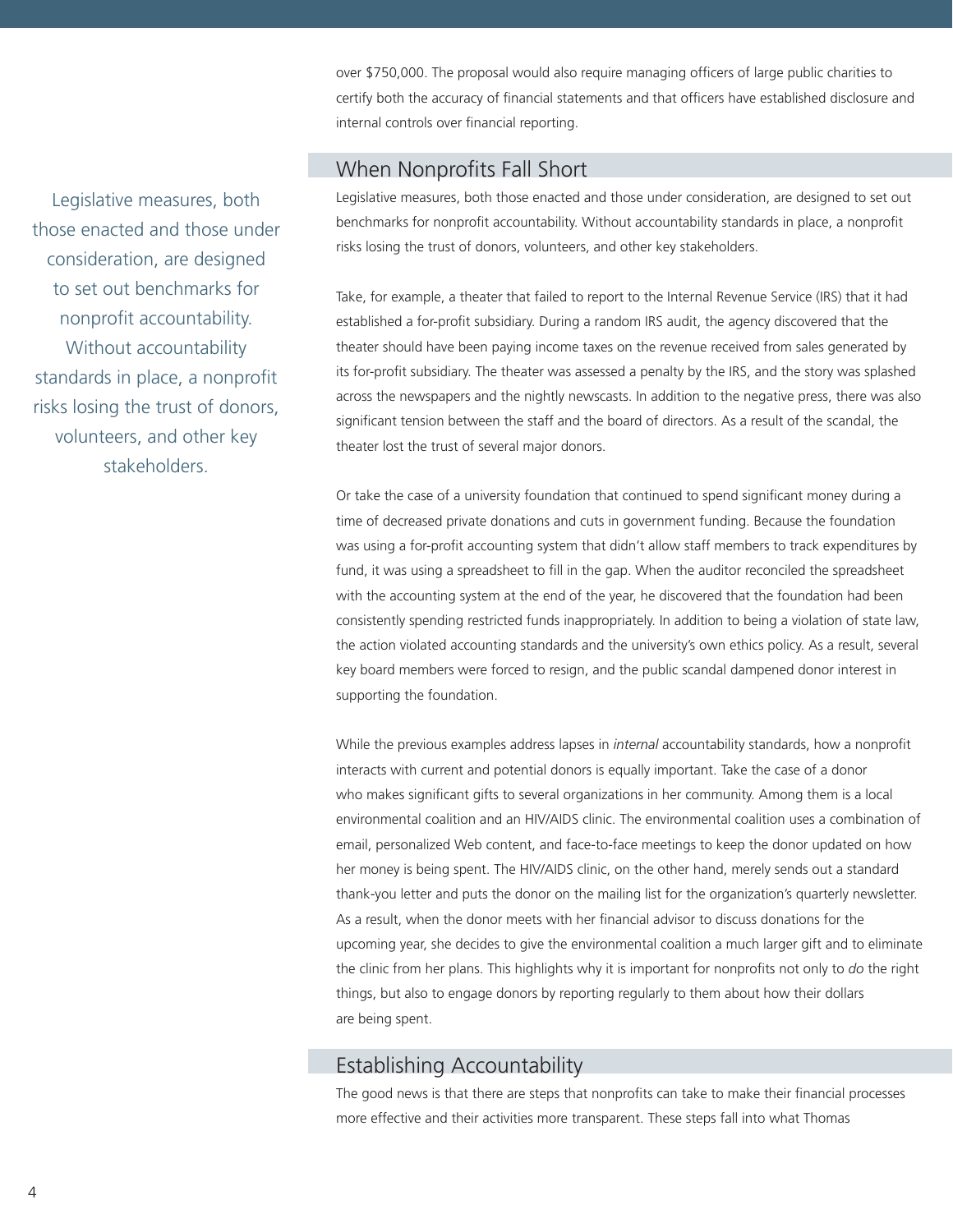An organization's audit committee — made up of several board members — should be responsible for monitoring financial reporting, internal controls, and business risks. In order to do their jobs, committee members must

understand finances and have a working knowledge of the systems in place to track the organization's finances.



*Liz Marenakos is the product line manager*  for Blackbaud's financial management and *data analysis solutions. She has served on the boards of several nonprofi ts, in roles ranging from treasurer to vice president. She*  has also served as the financial manager of *a nonprofi t organization, managing several fundraising events and participating in capital campaigns.* 

*Before joining Blackbaud, she performed business planning and tax preparation for a small public accounting fi rm and ran her own business for four years. Additionally, she worked on a forensic accounting project with a federal court-appointed receiver, responsible for the complete reconstruction of a general ledger. Ms. Marenakos holds a BS in international politics from Georgetown University, a Master of Accountancy degree from The University of Charleston, and is currently enrolled in the MBA program at The Citadel.*

McLaughlin, a consultant at Grant Thornton, a leading financial and business advisory firm, calls the four principles of accountability<sup>2</sup>:

- Systems (procedures and technologies, including internal controls and smart software that produce predictable results)
- Oversight (including financial reporting and solid governance structures)
- Culture (an intangible quality that reflects the values of the organization)
- Knowledge (professional financial expertise, along with a well-trained board and staff)

While "SOCK" is a good way to think about accountability, in practical terms nonprofits have to translate these principles into actionable items. These include:

- Establishing an audit committee
- Ensuring auditor communications with the board
- Defining organizational policies and monitoring compliance
- Reporting finances
- Establishing internal controls
- Providing for whistle blowers
- Public disclosure

 $\overline{a}$ 

Here is a brief look at each item.

An organization's *audit committee* — made up of several board members — should be responsible for monitoring financial reporting, internal controls, and business risks. In order to do their jobs, committee members must understand finances and have a working knowledge of the systems in place to track the organization's finances. A key component of this process is sound technology. For example, many nonprofits use both accounting software and a basic spreadsheet to track finances. Audit committee members need to understand how these systems are integrated and be vigilant against the risk of duplicate data entry, and even fraud.

Audit committees also need to hear directly from auditors - and not have the information filtered through the CEO, chief financial officer, or other key staff members. Once an audit is complete, the auditor should meet with the board to discuss the findings, including an assessment of the organization's internal controls.

Nonprofi t boards need to make sure that the organization has *written policies and procedures*  — and that they're being followed at all levels of the organization. Technology can help track compliance, such as allowing a board member or an auditor to trace invoices from receipt through approval, posting, and payment. Technology can also reduce the costs of monitoring, meaning more of the dollars donated to an organization are used for program activities.

Nonprofit CEOs and CFOs should provide *consistent, timely reports* to their boards. Types of reports include a balance sheet, revenues and expenses, pledged receivables, cash flow, and

<sup>&</sup>lt;sup>2</sup> "Simple Steps to Achieve Greater Accountability and Stewardship," by Thomas A. McLaughlin, Grant Thornton, LLP, November 9,2004.